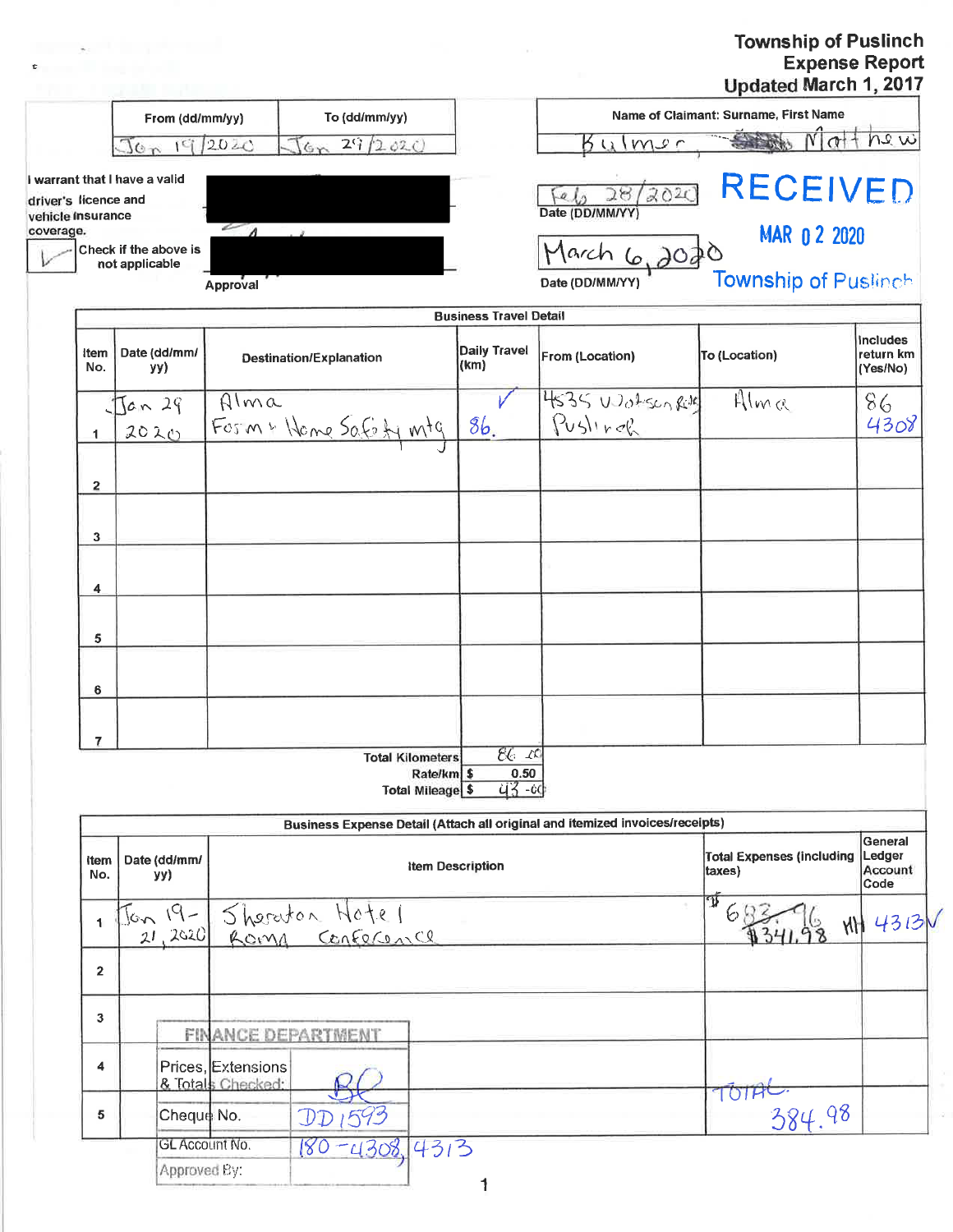| 그는 이 없는 아이들이                                    |                                   |                                                             |                            |                           | <b>Township of Puslinch</b>       | <b>Expense Report</b> |
|-------------------------------------------------|-----------------------------------|-------------------------------------------------------------|----------------------------|---------------------------|-----------------------------------|-----------------------|
| <b>Hill</b><br><b>Children</b> and the state of |                                   |                                                             |                            |                           | Updated March 1, 2017             |                       |
| 6                                               |                                   |                                                             |                            |                           |                                   |                       |
|                                                 |                                   |                                                             |                            |                           |                                   |                       |
| $\overline{\textbf{7}}$<br>- 1                  |                                   |                                                             |                            |                           |                                   |                       |
|                                                 |                                   | <b>Totals</b>                                               | 8341.98                    | $\overline{\mathfrak{s}}$ | 76<br>683<br>$\overline{\bullet}$ |                       |
| <b>IROS \$ 0.9AM</b>                            |                                   |                                                             | <b>Total \$ Amount Due</b> | l \$<br>ᆠ                 | 46                                |                       |
|                                                 | $20 - 10 = 1$                     |                                                             |                            |                           |                                   |                       |
| for the pulled Hush he                          |                                   |                                                             |                            |                           | \$384.98                          |                       |
|                                                 |                                   |                                                             |                            |                           |                                   |                       |
|                                                 |                                   |                                                             |                            |                           |                                   |                       |
| <b>FRIDAY</b>                                   |                                   |                                                             |                            |                           |                                   |                       |
|                                                 |                                   |                                                             |                            |                           |                                   |                       |
|                                                 |                                   |                                                             |                            |                           |                                   |                       |
|                                                 |                                   |                                                             |                            |                           |                                   |                       |
|                                                 |                                   |                                                             |                            |                           |                                   |                       |
|                                                 |                                   |                                                             |                            |                           |                                   |                       |
|                                                 |                                   |                                                             |                            |                           |                                   |                       |
|                                                 |                                   |                                                             |                            |                           |                                   |                       |
|                                                 |                                   |                                                             |                            |                           |                                   |                       |
|                                                 |                                   |                                                             |                            |                           |                                   |                       |
|                                                 |                                   |                                                             |                            |                           |                                   |                       |
|                                                 |                                   |                                                             |                            |                           |                                   |                       |
|                                                 |                                   |                                                             |                            |                           |                                   |                       |
|                                                 |                                   |                                                             |                            |                           |                                   |                       |
|                                                 |                                   |                                                             |                            |                           |                                   |                       |
|                                                 |                                   | the contract of the contract of<br><b>Contract Contract</b> |                            |                           |                                   |                       |
|                                                 | n.<br><b>Contractor</b>           |                                                             |                            |                           |                                   |                       |
|                                                 |                                   | the product of the pro-                                     |                            |                           |                                   |                       |
| <b>Contract</b>                                 |                                   |                                                             |                            |                           |                                   |                       |
| <b><i>CONTRACTOR CARD IN THE SALE AND</i></b>   | the company's company's company's |                                                             |                            |                           |                                   |                       |
| an an                                           |                                   |                                                             |                            |                           | w                                 |                       |
|                                                 |                                   |                                                             |                            |                           |                                   | х                     |
| <b>COLLANS</b>                                  |                                   |                                                             |                            |                           |                                   |                       |
| x                                               |                                   |                                                             |                            |                           |                                   |                       |
|                                                 |                                   |                                                             |                            |                           |                                   | and the               |
| ×                                               |                                   |                                                             |                            |                           |                                   | lla an                |
|                                                 |                                   |                                                             |                            |                           |                                   |                       |
|                                                 |                                   |                                                             |                            |                           |                                   |                       |
|                                                 |                                   |                                                             |                            |                           |                                   |                       |
| х                                               |                                   |                                                             |                            |                           |                                   |                       |
|                                                 |                                   |                                                             |                            |                           | and the same and                  |                       |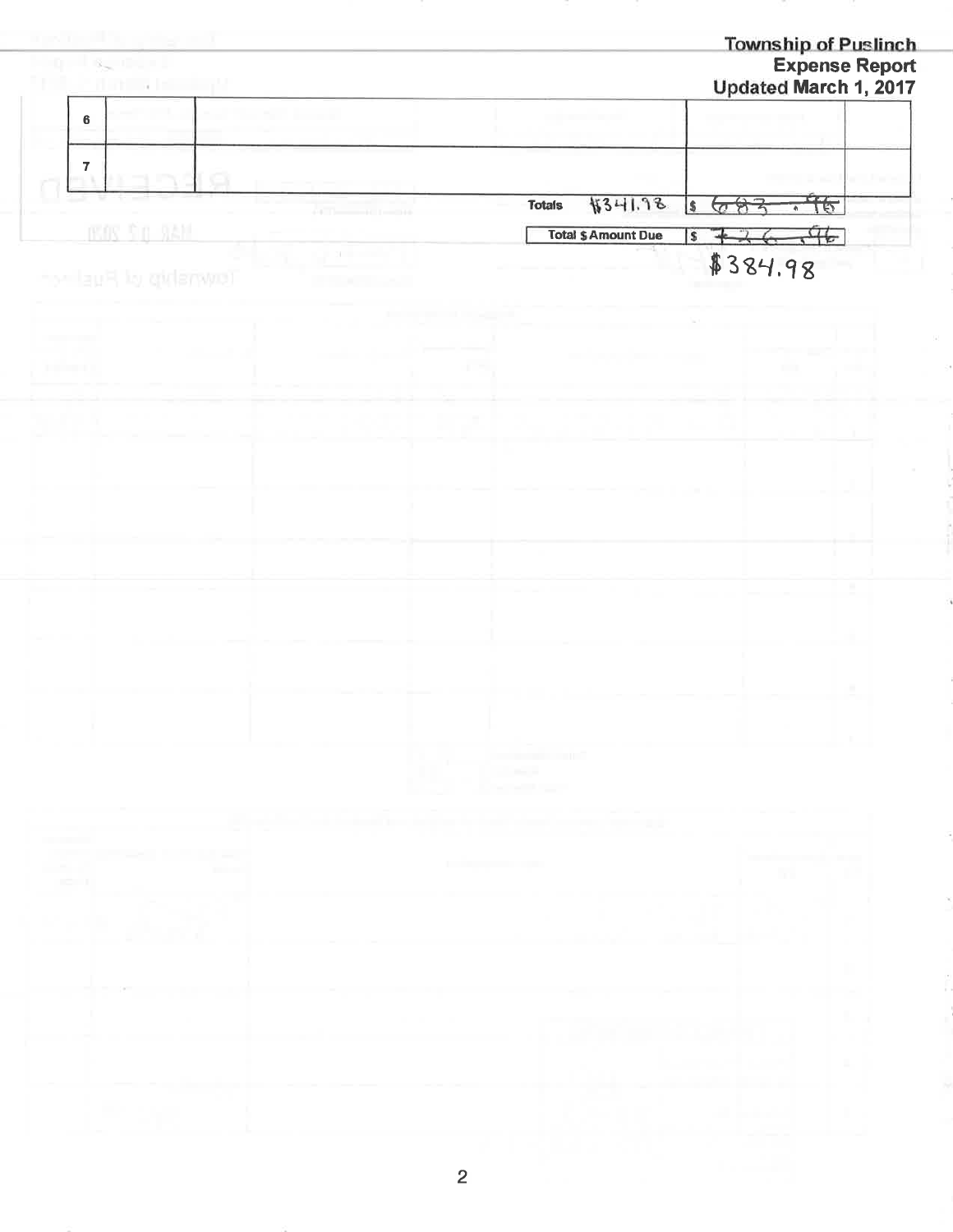Sheraton Centre Toronto Hotel 123 Queen Street West Toronto, ON M5H 2M9 Canada Tel; (416) 361-1000 Fax: 416-947-4854



## Matthew Bulmer

 $\prec$   $\mathcal{S}_1$ 

AS1830 - ROMA AGM And Annual Conference

 $\frac{4}{3}$ 

| Page Number             | ٠ |           | Invoice Nbr | ÷ | 1209910 |
|-------------------------|---|-----------|-------------|---|---------|
| <b>Guest Number</b>     | ÷ | 7434370   |             |   |         |
| Folio ID                |   | A         |             |   |         |
| <b>Arrive Date</b>      | ÷ | 19-JAN-20 | 14:22       |   |         |
| Depart Date             |   | 21-JAN-20 | 12:01       |   |         |
| No. Of Guest            |   | 2         |             |   |         |
| Room Number             | ٠ | 857       |             |   |         |
| Marriott Bonvoy Number: |   |           |             |   |         |

## Information Invoice

Tax  $ID:$ 737124495

Sheraton Centr YYZTC JAN-21-2020 04:00 9999

| Date           | Reference      | <b>Description</b>            | Charges (CAD) | Credits (CAD)             |
|----------------|----------------|-------------------------------|---------------|---------------------------|
| 19-JAN-20      | <b>DEPOSIT</b> | Deposit-VI-4225               |               | $-341.98 - \rho_0$ icl    |
| 19-JAN-20      | RT857          | Room Chrg - Grp - Association | 291.00        | with<br>Taunshir<br>card. |
| 19-JAN-20      | RT857          | Room HST                      | 37.83         |                           |
| 19-JAN-20      | <b>RT857</b>   | Municipal Tax                 | 11.64         |                           |
| 19-JAN-20      | RT857          | <b>HST Municipal Tax</b>      | 1.51          |                           |
| 20-JAN-20      | RT857          | Room Chrg - Grp - Association | 291.00        |                           |
| 20-JAN-20      | RT857          | Room HST                      | 37.83         |                           |
| 20-JAN-20      | RT857          | Municipal Tax                 | 11.64         |                           |
| 20-JAN-20      | RT857          | <b>HST Municipal Tax</b>      | 1.51          |                           |
| JAN-21-2020 VI |                | Visa                          |               | $-341.98$                 |
|                |                |                               |               |                           |

Approve EMV Receipt for VI - 9969: PIN Verified TC:11B31C6DF1F17A3B TVR:8080008000 Application Label: VISA CREDIT

| ** Total    |
|-------------|
| *** Balance |

683.96  $0.00$   $-683.96$ 

78.68 HST

Continued on the next page